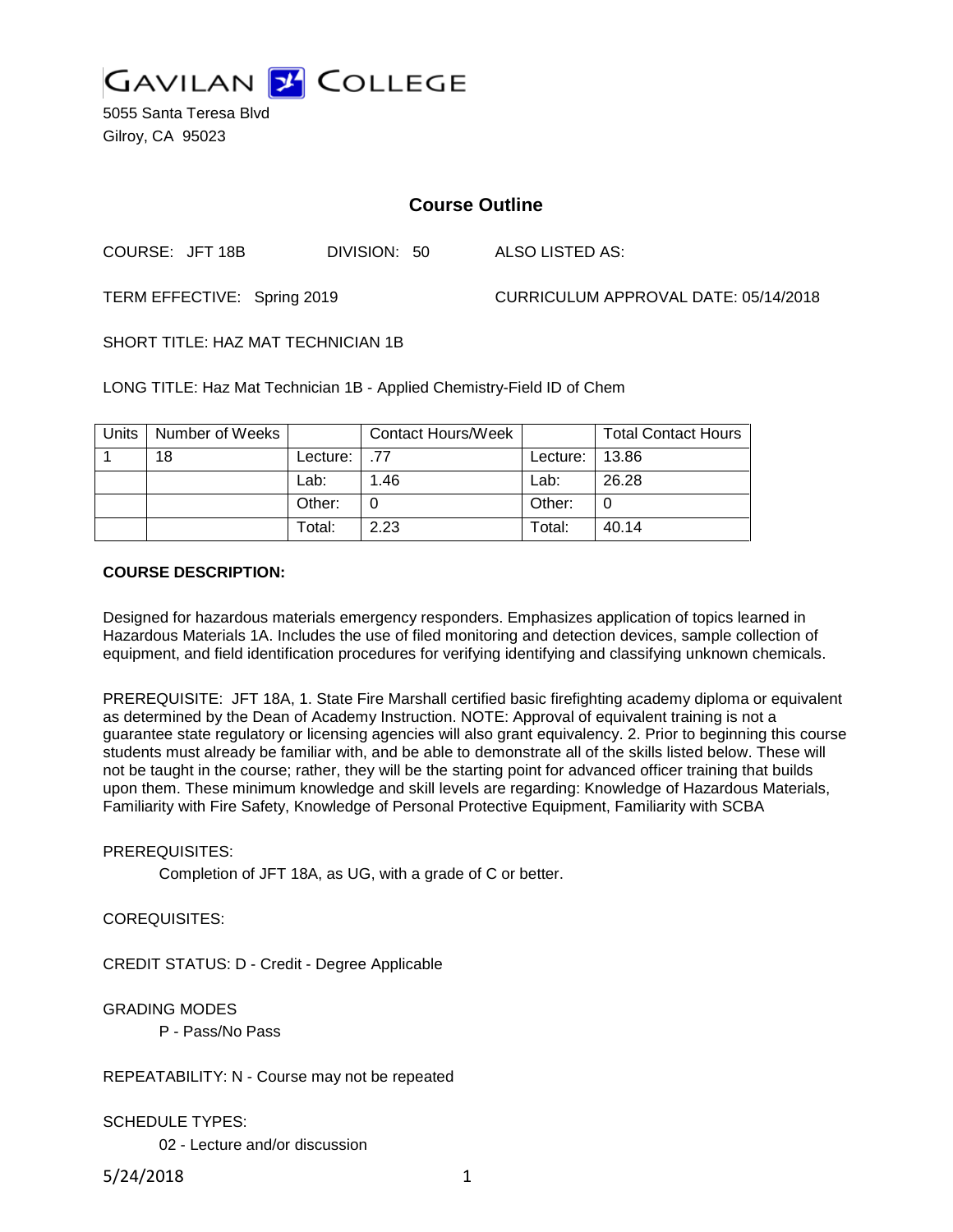- 03 Lecture/Laboratory
- 04 Laboratory/Studio/Activity

### **STUDENT LEARNING OUTCOMES:**

1. Identify and classify HazMat materials utilizing appropriate detection devices and sample collection equipment.

Measure of assessment: Skills Demonstration, In-class activity

Year assessed, or planned year of assessment: 2018

# **CONTENT, STUDENT PERFORMANCE OBJECTIVES, OUT-OF-CLASS ASSIGNMENTS**

Curriculum Approval Date: 05/14/2018

Lecture Content:

- 1.Chemistry of Hazardous Material
- A. Field Monitoring
- B. Detection Devices
- C. Sample Collection Equipment
- D. Breakdown
- E. Technical Referencing
- F. Wet Chemistry
- G. Toxicology

Lab Content:

- 1. Field Testing
- A. Procedures for Identifying and Classifying Unknown Materials
- 2. Personal Protection
- A. Safety
- B. Personal Protective Equipment
- 3. Technical Foundation
- A. Operational Strategies
- B. Exposure

### **METHODS OF INSTRUCTION:**

Lecture, discussion and demonstrations will serve as the medium of instruction. Audio-visual aids will be utilized as they facilitate meaningful instruction. Individual guidance will be provided as required.

# **OUT OF CLASS ASSIGNMENTS:**

Writing:

List sample collection equipment used for identifying Hazardous Materials.

Required Outside Hours:

Assignment Description:

Reading:

Review procedures for identifying and classifying unknown materials.

Required Outside Hours:

Assignment Description:

Out of Class:

Practice proper safety precautions for working around chemicals.

# **METHODS OF EVALUATION:**

Skill demonstrations

Skills Exam: Collect, identify, and classify Hazardous Materials

5/24/2018 2